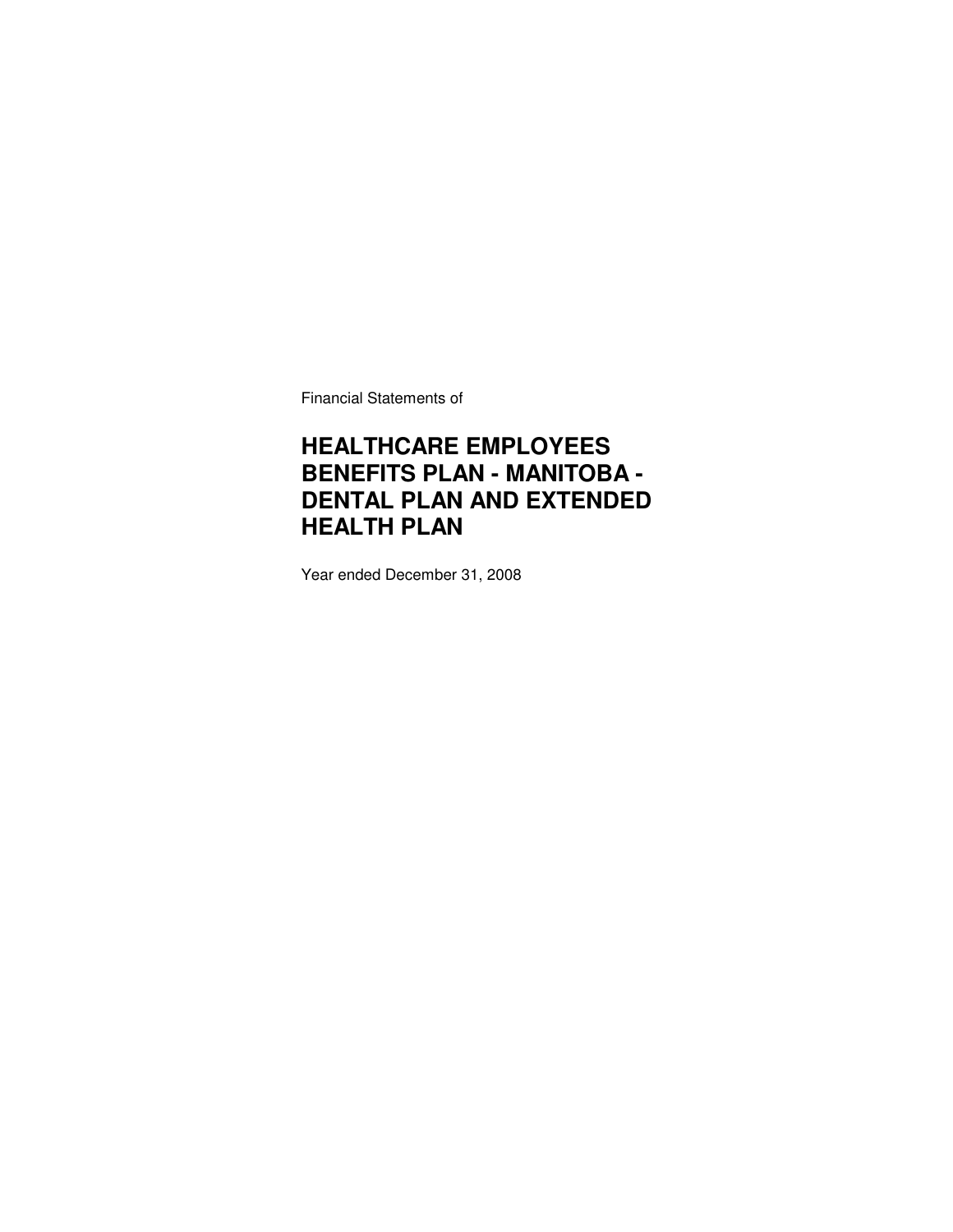

**KPMG LLP**<br> **Chartered Accountants**<br> **Chartered Accountants**<br>
Tax (204) 957-0808 **Chartered Accountants** Fax (204) 957-0808<br>
Suite 2000 – One Lombard Place **Face Contract Contract Contract Contract** Contract Contract Contract Contract Contract Contract Contract Contract Contract Contract Contract Contr Suite 2000 – One Lombard Place Winnipeg MB R3B 0X3 Canada

### **AUDITORS' REPORT**

To the Board of Trustees of Healthcare Employees Benefits Plan - Manitoba - Dental Plan and Extended Health Plan

We have audited the statement of net assets of Healthcare Employees Benefits Plan - Manitoba -Dental Plan and Extended Health Plan as at December 31, 2008 and the statement of changes in net assets for the year then ended. These financial statements are the responsibility of the Plans' management. Our responsibility is to express an opinion on these financial statements based on our audit.

We conducted our audit in accordance with Canadian generally accepted auditing standards. Those standards require that we plan and perform an audit to obtain reasonable assurance whether the financial statements are free of material misstatement. An audit includes examining, on a test basis, evidence supporting the amounts and disclosures in the financial statements. An audit also includes assessing the accounting principles used and significant estimates made by management, as well as evaluating the overall financial statement presentation.

In our opinion, these financial statements present fairly, in all material respects, the net assets of the Plans as at December 31, 2008 and the changes in their net assets for the year then ended in accordance with Canadian generally accepted accounting principles.

Signed **"KPMG LLP"**

Chartered Accountants

Winnipeg, Canada

May 20, 2009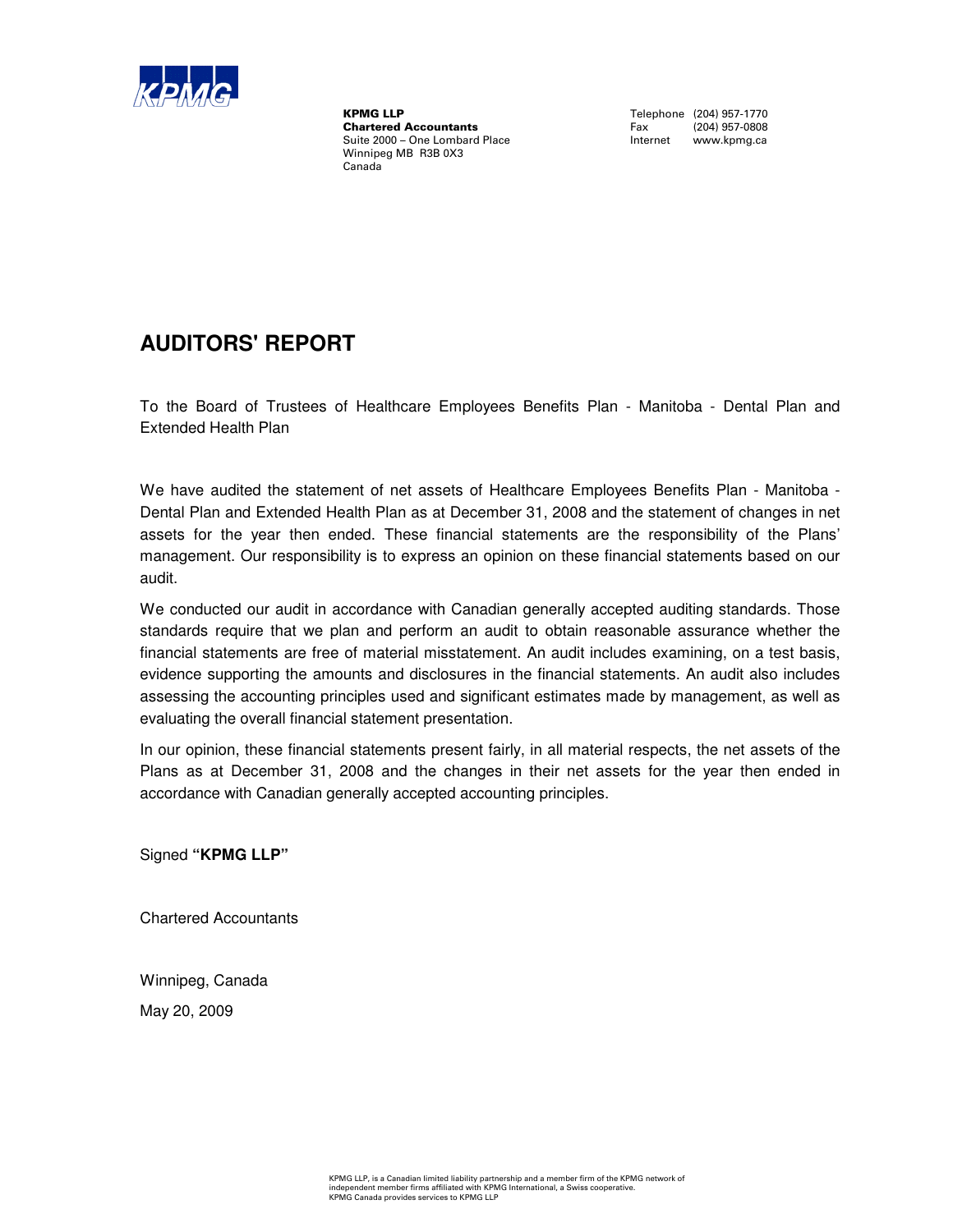**Statement of Net Assets** 

December 31, 2008, with comparative figures for 2007

|                                                              |              | 2008                   | 2007                   |
|--------------------------------------------------------------|--------------|------------------------|------------------------|
|                                                              |              |                        |                        |
| Assets                                                       |              |                        |                        |
| Cash                                                         | \$           | 379,958                | \$<br>889,572          |
| Premiums and other receivables                               |              | 2,276,347              | 1,699,368              |
| Prepaid expenses                                             |              | 307,786                | 248,000                |
| Due from Manitoba Blue Cross - Dental Plan (note 4)          |              | 3,507,923              | 3,740,280              |
| Due from Manitoba Blue Cross - Extended Health Plan (note 4) |              | 2,612,777              | 1,591,767              |
| Capital assets (note 5)                                      |              | 325                    | 10,697                 |
|                                                              | $\mathbb{S}$ | 9,085,116              | \$<br>8,179,684        |
| Liabilities and Net Assets                                   |              |                        |                        |
| Premiums payable and accrued liabilities                     | \$           | 2,700,713              | \$<br>2,600,230        |
| Due to Healthcare Employees Pension Plan - Manitoba (note 9) |              | 6,339                  | 11,230                 |
| Obligations for IBNR (note 6):                               |              |                        |                        |
| Dental Plan                                                  |              | 496,009                | 450,266                |
| Extended Health Plan                                         |              | 1,039,099              | 1,090,957              |
|                                                              |              | 1,535,108              | 1,541,223              |
|                                                              |              | 4,242,160              | 4,152,683              |
| Net assets represented by:                                   |              |                        |                        |
| Capital fund                                                 |              | 325                    | 10,697                 |
| Internally restricted fund (note 7)<br>Unrestricted fund     |              | 2,804,582              | 1,981,245              |
|                                                              |              | 2,038,049<br>4,842,956 | 2,035,059<br>4,027,001 |
|                                                              |              |                        |                        |
|                                                              | \$           | 9,085,116              | \$<br>8,179,684        |

See accompanying notes to financial statements.

Approved by the Trustees:

Chair ian *LOCS* vice-chair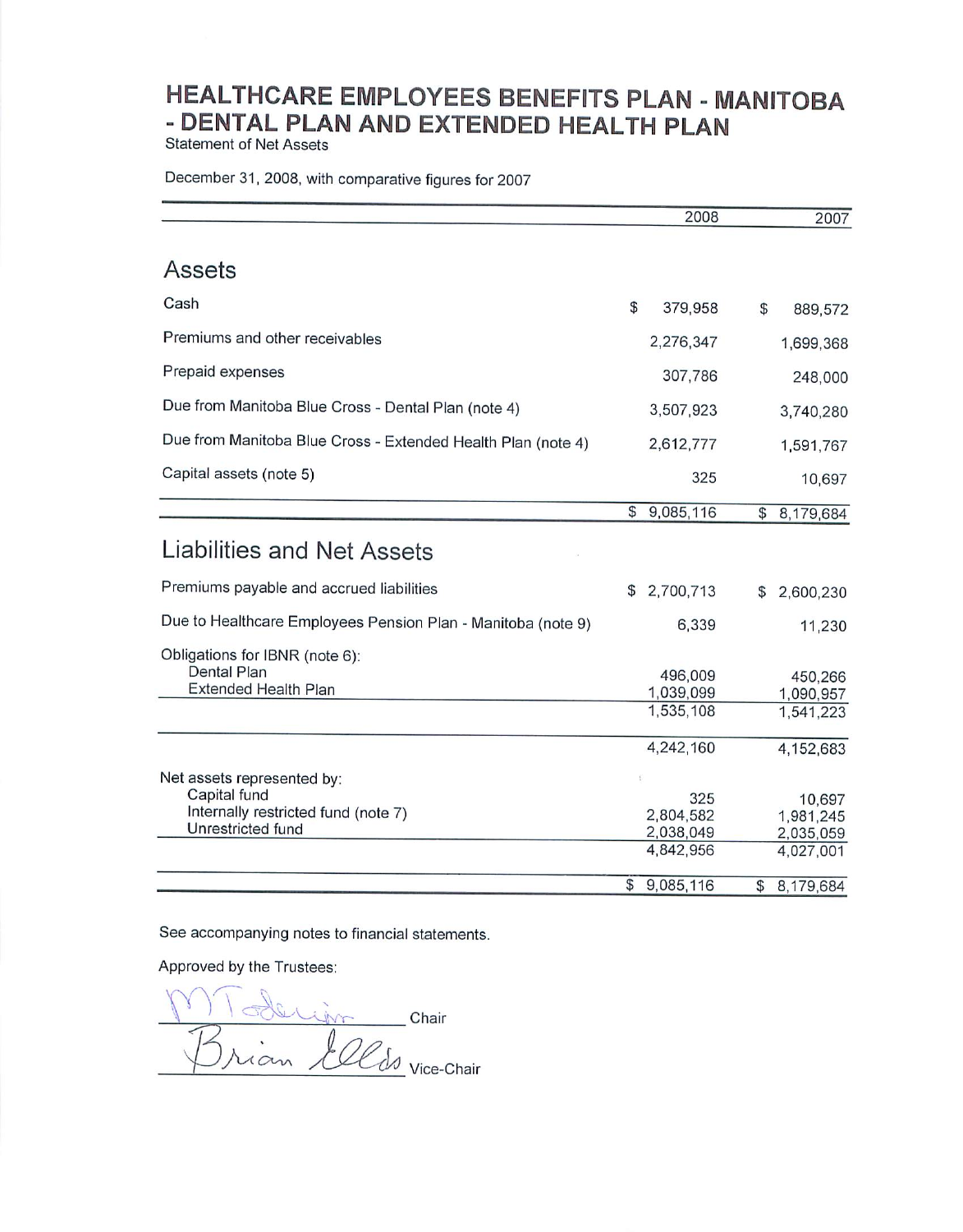Statement of Changes in Net Assets

Year ended December 31, 2008, with comparative figures for 2007

| 2007<br>Total<br>28,917,116<br>246,573 |
|----------------------------------------|
|                                        |
|                                        |
|                                        |
|                                        |
|                                        |
|                                        |
| 29,163,689                             |
|                                        |
| 26,333,270                             |
| 12,285                                 |
| 10,372                                 |
| 162,009                                |
| 1,444,946                              |
| 648,967                                |
| 28,611,849                             |
|                                        |
| 551,840                                |
| (83, 877)                              |
| 467,963                                |
|                                        |

|                                                |                 | Unrestricted Fund<br>Extended<br>Health | Internally<br>Restricted | Capital      | 2008            | 2007            |
|------------------------------------------------|-----------------|-----------------------------------------|--------------------------|--------------|-----------------|-----------------|
|                                                | Dental Plan     | Plan                                    | Fund                     | fund         | Total           | Total           |
| Net assets.<br>beginning of year               | 1.868.733<br>\$ | \$<br>166.326                           | \$1,981,245              | \$<br>10.697 | \$<br>4.027.001 | \$3,559,038     |
| Increase (decrease) in<br>net assets           | (261,628)       | 1,087,955                               |                          | (10,372)     | 815,955         | 467,963         |
| Transfer for internally<br>restricted (note 7) | (54,295)        | (769, 042)                              | 823,337                  |              |                 |                 |
| Net assets, end of year                        | 1,552,810<br>\$ | 485,239<br>\$                           | \$2,804,582              | \$<br>325    | \$<br>4,842,956 | 4,027,001<br>\$ |

See accompanying notes to financial statements.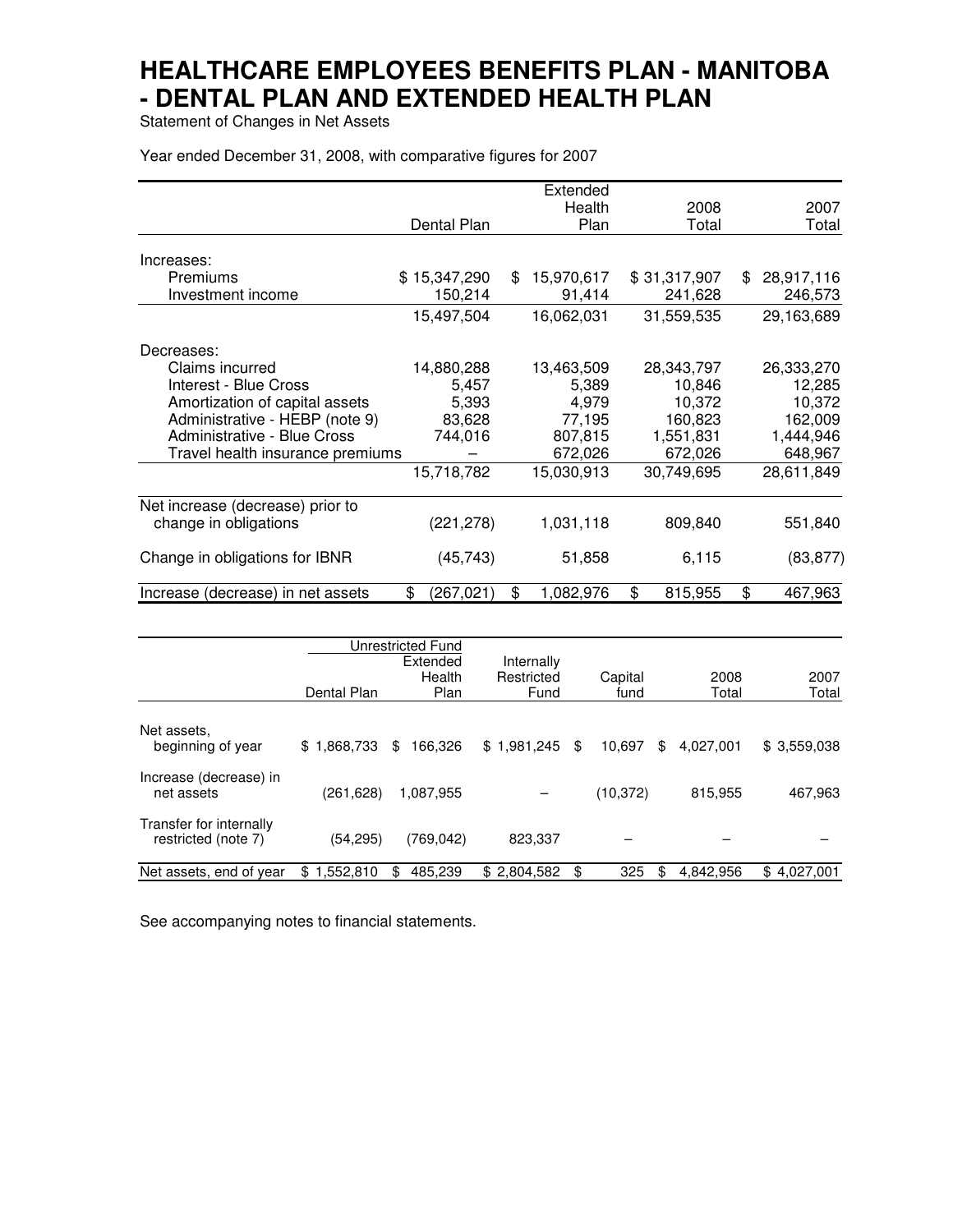Notes to Financial Statements

Year ended December 31, 2008

#### **1. General:**

The Healthcare Employees Benefits Plan - Manitoba (HEBP) is a jointly trusteed, not-for-profit organization which includes the dental plan and extended health plan (the Plans) for healthcare employees in Manitoba.

The Plans are registered as health and welfare trusts under the *Income Tax Act* and is not subject to income taxes.

The dental plan and extended health plan are not-for-profit plans. They provide dental coverage and basic and enhanced health benefits to participating active employees. They also include a retiree plan with basic - ambulance/semi-private plan and an enhanced health plan. Claims administration and adjudication for these plans is provided by Manitoba Blue Cross. The Plans are on a self-insured budgeted administrative services only basis (BASO).

#### **2. Significant accounting policies:**

(a) Basis of presentation:

These financial statements are prepared on a going concern basis and present the aggregate financial position of the Plans as separate financial reporting entities, independent of the participating employers and members. Only the assets and obligations to members eligible to participate in the Plans have been included in these financial statements. These financial statements do not portray the funding requirements of the Plans or the benefit security of the individual plan members.

(b) Fund accounting:

Assets, liabilities, revenues and expenses related to the Plans' capital assets are recorded in the Capital Fund. The Internally Restricted Fund represents amounts restricted by the Board of Trustees for claims fluctuation reserves (note 7). All other assets, liabilities, revenues and expenses are reported in the Unrestricted Fund.

(c) Capital assets:

Capital assets are recorded at cost less accumulated amortization. Repairs and maintenance costs are charged to expense. Betterments which extend the estimated useful life of an asset are capitalized. When a capital asset no longer contributes to the Plans' ability to provide services, its carrying amount is written-down to its residual value. Capital assets, which include computer projects, will be amortized on a straight-line basis over three years as the projects are completed. Amortization expense is reported in the Capital Fund.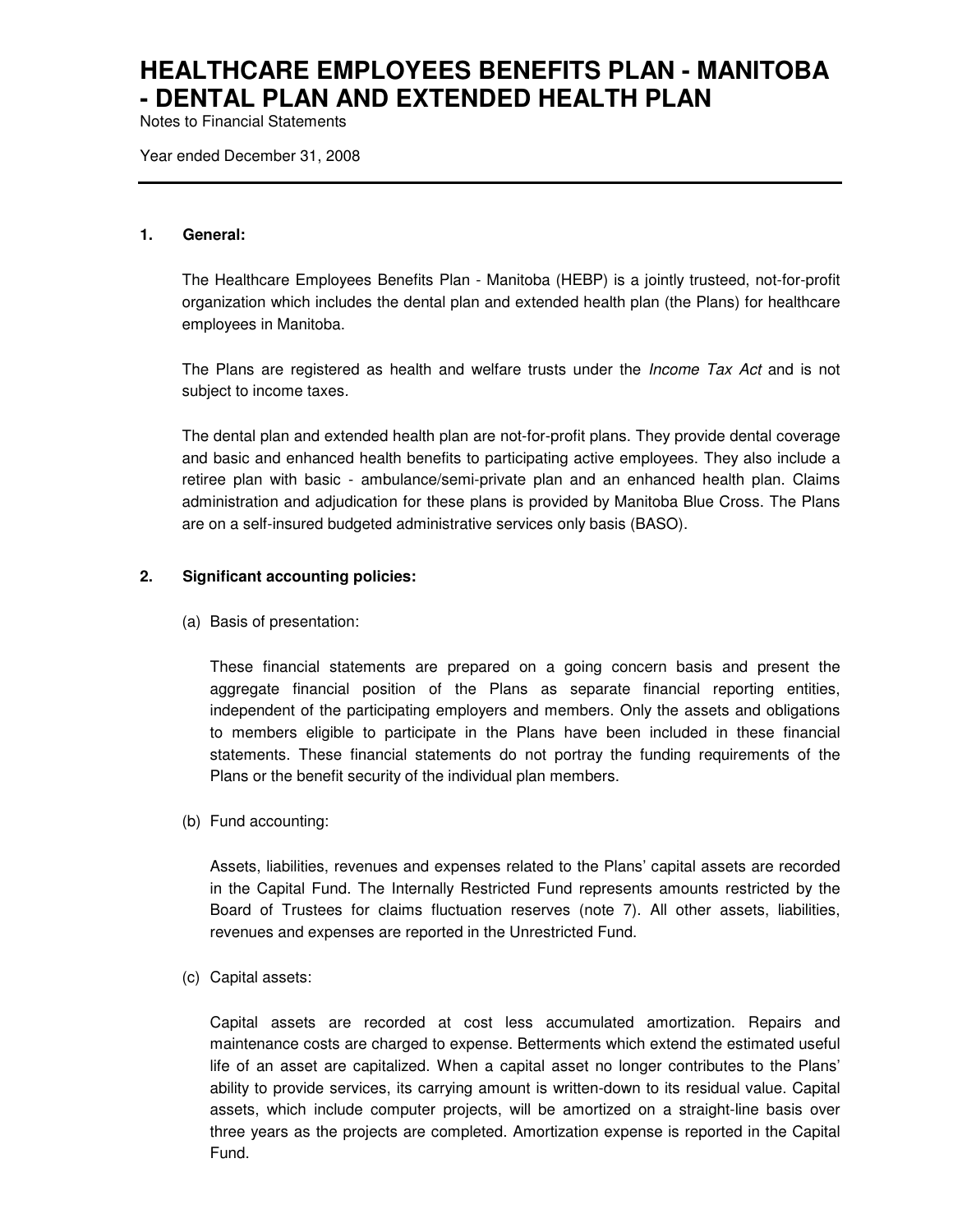Notes to Financial Statements (continued)

Year ended December 31, 2008

#### **2. Significant accounting policies (continued):**

(d) Premiums:

Premiums recorded in the statement of changes in net assets include the employees' and employers' share of the premiums required for dental and extended health coverage. Premiums are recorded on an accrual basis.

(e) Use of estimates:

The preparation of financial statements requires management to make estimates and assumptions that affect the reported amounts of assets and liabilities, the disclosure of contingent assets and liabilities at the date of the financial statements and the reported amounts of increases and decreases in net assets during the year. Actual results could differ from those estimates.

#### **3. Change in accounting policy:**

On January 1, 2008, the Plans adopted two new accounting standards: Handbook Section 3862, Financial Instruments - Disclosures, and Handbook Section 3863, Financial Instruments - Presentation.

Sections 3862 and 3863 replace Handbook Section 3861, Financial Instruments - Disclosure and Presentation, revising and enhancing its disclosure requirements, and carrying forward unchanged its presentation requirements. These new sections place increased emphasis on disclosures about the nature and extent of risks arising from financial instruments and how the entity manages those risks.

The revised and enhanced disclosures with respect to these standards are included in note 8 to the financial statements.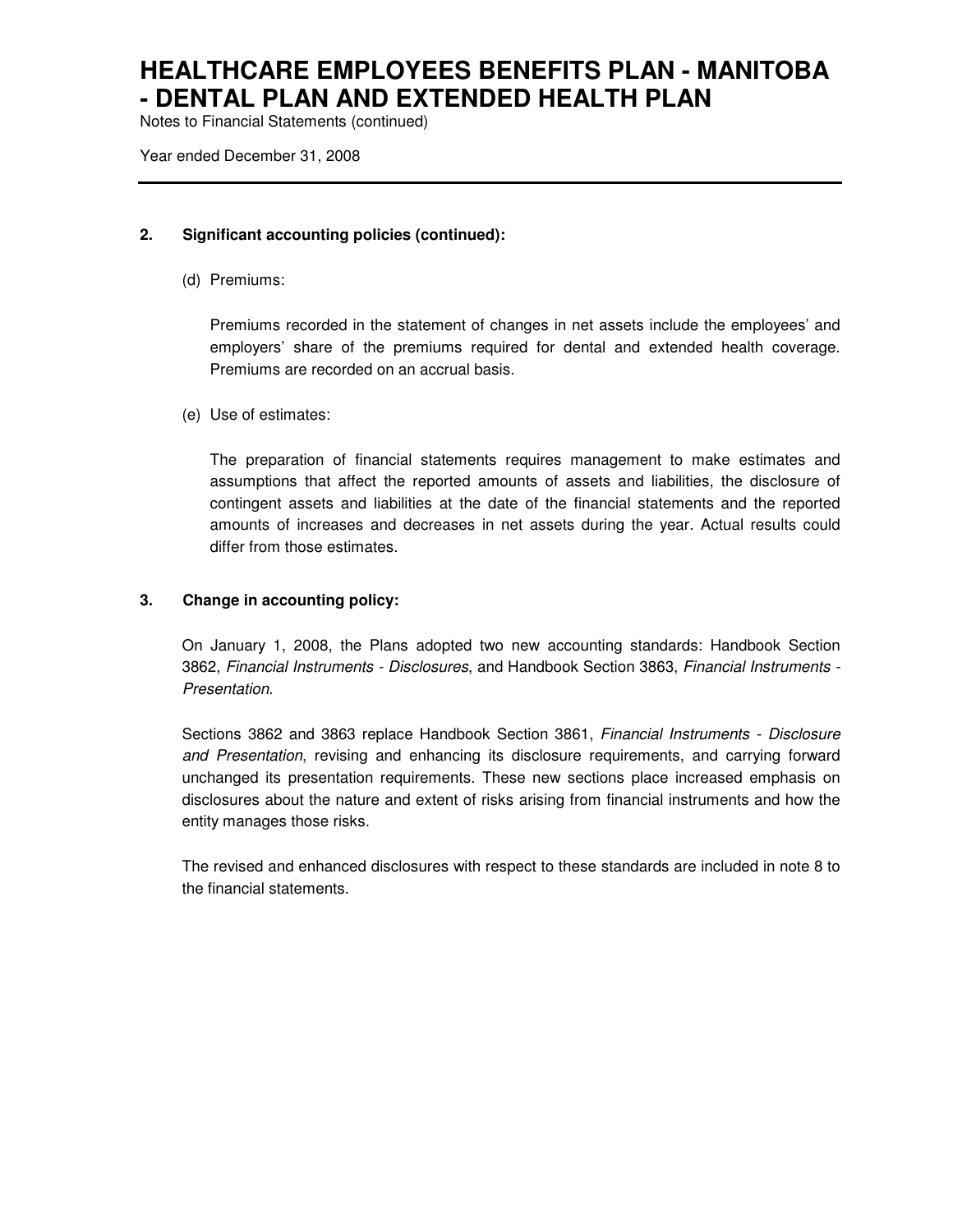Notes to Financial Statements (continued)

Year ended December 31, 2008

#### **4. Due from Manitoba Blue Cross:**

|                                                                                                   | 2008                     | 2007                     |
|---------------------------------------------------------------------------------------------------|--------------------------|--------------------------|
| Due from Manitoba Blue Cross - Dental Plan<br>Due from Manitoba Blue Cross - Extended Health Plan | \$3,507,923<br>2.612.777 | \$3,740,280<br>1.591.767 |
|                                                                                                   | \$6.120.700              | 5,332,047                |

The amounts due from Manitoba Blue Cross are funds held by Manitoba Blue Cross to fund the Plan's obligations for IBNR, which are fully funded, and the claims fluctuation reserves, which are partially funded as disclosed in note 7. In addition, the amounts due from Manitoba Blue Cross include accumulated annual experience gains (losses) in the Dental Plan and Extended Health Plan.

Interest was earned on the amounts due from Manitoba Blue Cross ranging from 3 percent to 3.65 percent (2007 - 2.80 percent to 3.97 percent).

#### **5. Capital assets:**

|                   |     |        |                             | 2008              |   | 2007              |
|-------------------|-----|--------|-----------------------------|-------------------|---|-------------------|
|                   |     | Cost   | Accumulated<br>amortization | Net book<br>value |   | Net book<br>value |
| Computer projects | \$. | 31.115 | \$<br>30,790                | \$<br>325         | S | 10.697            |

In fiscal 2008, nil (2007 - \$976) was transferred from the Unrestricted Fund to the Capital Fund for the computer projects.

#### **6. Obligations for incurred but not reported (IBNR):**

The obligations for IBNR are estimates of claims which have been incurred but not reported at the date of the financial statements. The obligations are based on a study of claims during the fiscal year and are specific to the type of benefits provided.

#### **7. Internally restricted for claims fluctuation reserves (CFR):**

The Board of Trustees has approved the establishment of claims fluctuation reserves. The reserve for the Dental Plan has been established at an amount equal to 10 percent of the current year's premiums for the Dental Plan and is fully funded.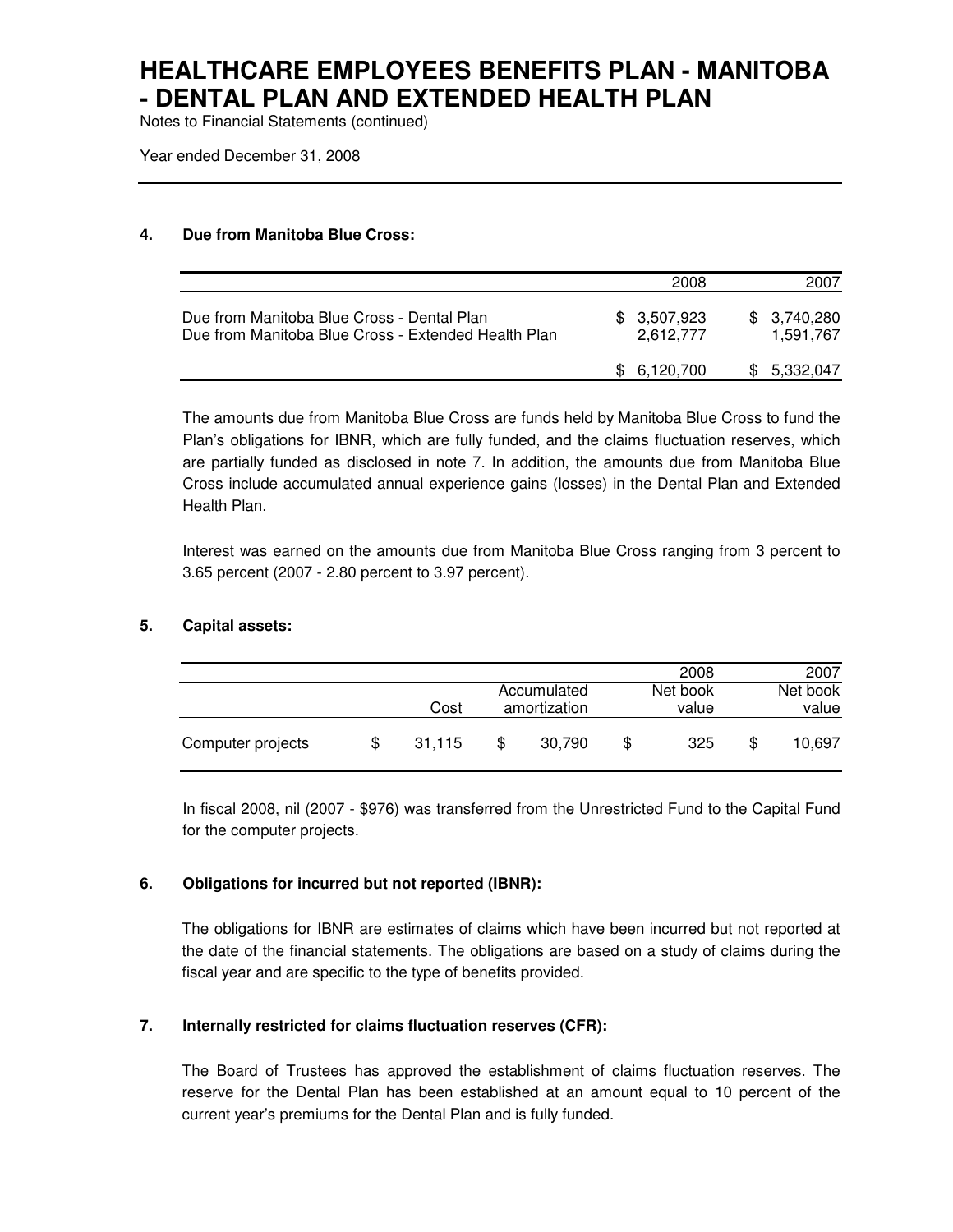Notes to Financial Statements (continued)

Year ended December 31, 2008

#### **7. Internally restricted for claims fluctuation reserves (CFR) (continued):**

The Extended Health Plan consists of the Basic plan, the Retired plan and the Enhanced plan. The reserve for each of these plans has been established at an amount equal to 15 percent of the current year's premiums. The Basic plan has fully funded reserves while the Retired and Enhanced plans are not fully funded. The Board of Trustees has established a funding plan that will fully fund the reserve for the Retired and Enhanced plans within 3 years.

Internally restricted for CFR is allocated as follows:

|                                     | 2008                          | 2007                 |
|-------------------------------------|-------------------------------|----------------------|
| Dental Plan<br>Extended Health Plan | 1,534,730<br>\$.<br>1,269,852 | 1,480,435<br>500,810 |
|                                     | \$2,804,582                   | 1,981,245<br>S       |

#### **8. Risk management and fair value:**

(a) Market risk:

The Plan believes it is not exposed to any market risks including interest rate, currency and other price risk in relation to the Plan's financial instruments.

(b) Credit risk:

Credit risk associated with premiums and other receivables is minimized due to their nature. Premiums are collected from participating members through the payroll process. No provision for doubtful premiums and other receivables has been recorded in either 2008 or 2007.

(c) Liquidity risk:

Liquidity risk is the possibility that financial assets of the Plan cannot be readily converted into cash when required. Liquidity risk is managed through premiums received being held by Manitoba Blue Cross on behalf of the Plan to fund the Plan's obligations. The Plan's premiums payable and accrued liabilities and due to HEPP have contracted maturities of less than one year.